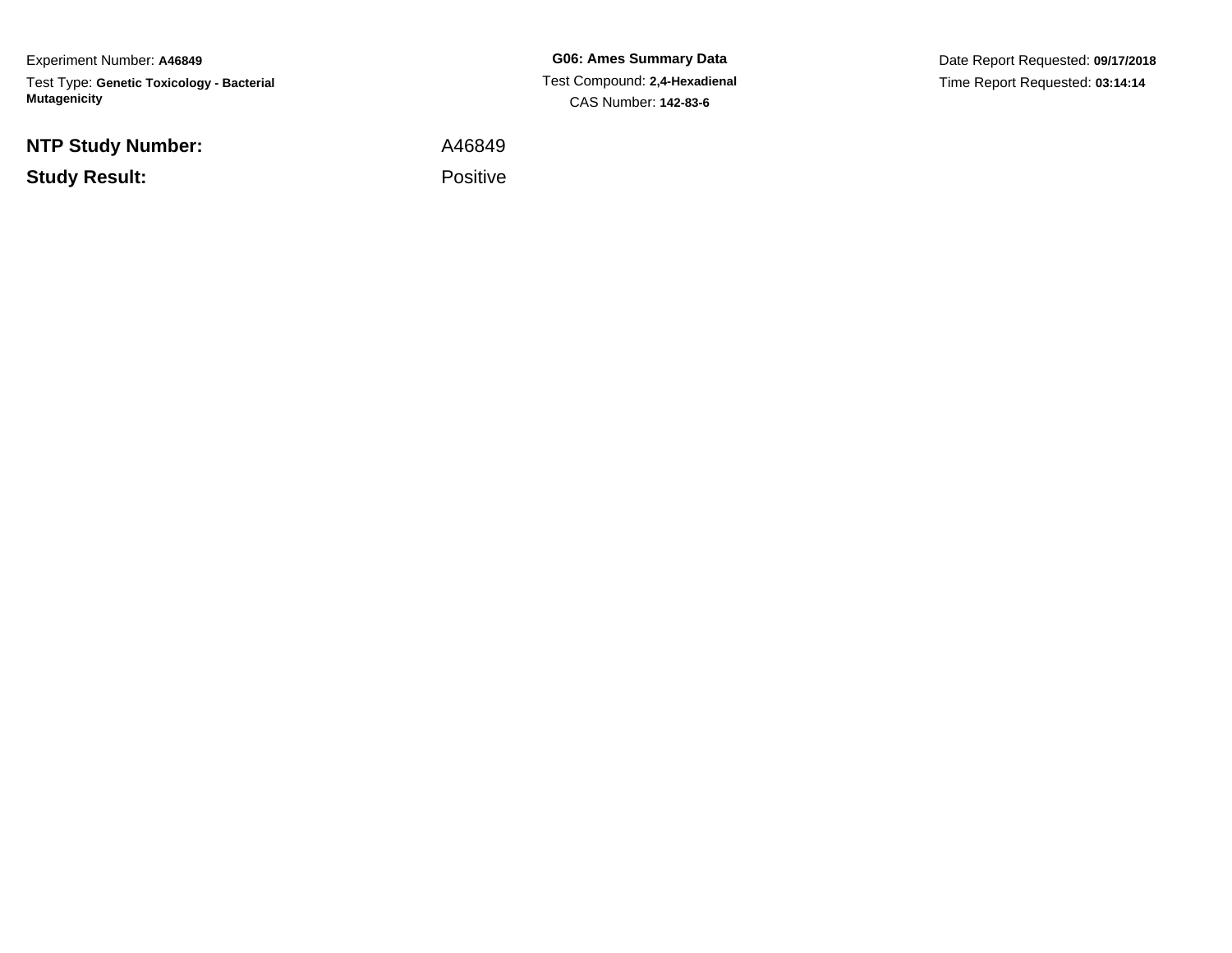# Test Type: **Genetic Toxicology - Bacterial Mutagenicity**

## **G06: Ames Summary Data** Test Compound: **2,4-Hexadienal** CAS Number: **142-83-6**

| Strain: TA100                 |                   |                        |                   |                |                |
|-------------------------------|-------------------|------------------------|-------------------|----------------|----------------|
| Dose (ug/Plate)               | <b>Without S9</b> | <b>Without S9</b>      | <b>Without S9</b> | With 5% Rat S9 | With 5% Rat S9 |
| Vehicle Control <sup>1</sup>  | $108 \pm 2.0$     | $120 \pm 2.6$          | $99 \pm 4.9$      | $96 \pm 2.6$   | $121 \pm 5.4$  |
| 0.0                           |                   | $0 \pm 0.0$            | $0 \pm 0.0$       | 0 ± 0.0        | $0 \pm 0.0$    |
|                               |                   |                        | 3.0               | $119 \pm 1.5$  |                |
|                               |                   |                        | 10.0              | $128 \pm 3.3$  | $119 \pm 4.7$  |
| $140 \pm 2.8$                 |                   |                        | 33.0              | $121 \pm 1.9$  | $131 \pm 0.3$  |
| $141 \pm 7.8$                 |                   |                        | 66.0              |                | $150 \pm 3.6$  |
|                               | $129 \pm 1.2$     | $113 \pm 8.2$          | 100.0             | $171 \pm 8.0$  | $155 \pm 4.3$  |
| $140 \pm 5.5$                 | $142 \pm 7.0$     | $132 \pm 2.5$          | 166.0             |                | $210 \pm 10.0$ |
|                               | $151 \pm 1.5$     | $161 \pm 11.0$         | 333.0             | $82 \pm 5.8^s$ |                |
| $143 \pm 3.8$                 | $187 \pm 6.2$     | $256 \pm 23.0$         | 666.0             |                |                |
|                               | $140 \pm 1.3$     | $163 \pm 7.0$          | 1000.0            |                |                |
| $167 \pm 2.3$                 |                   |                        |                   |                |                |
| <b>Trial Summary</b>          | Equivocal         | <b>Weakly Positive</b> | Positive          | Positive       | Positive       |
| Positive Control <sup>2</sup> |                   |                        |                   |                |                |
| Positive Control <sup>3</sup> |                   |                        |                   |                | $552 \pm 23.3$ |
| Positive Control <sup>4</sup> |                   |                        |                   | $757 \pm 18.9$ |                |
| Positive Control <sup>5</sup> |                   |                        |                   |                |                |
| Positive Control <sup>6</sup> | $910 \pm 17.3$    | $946 \pm 11.3$         | $1166 \pm 24.6$   |                |                |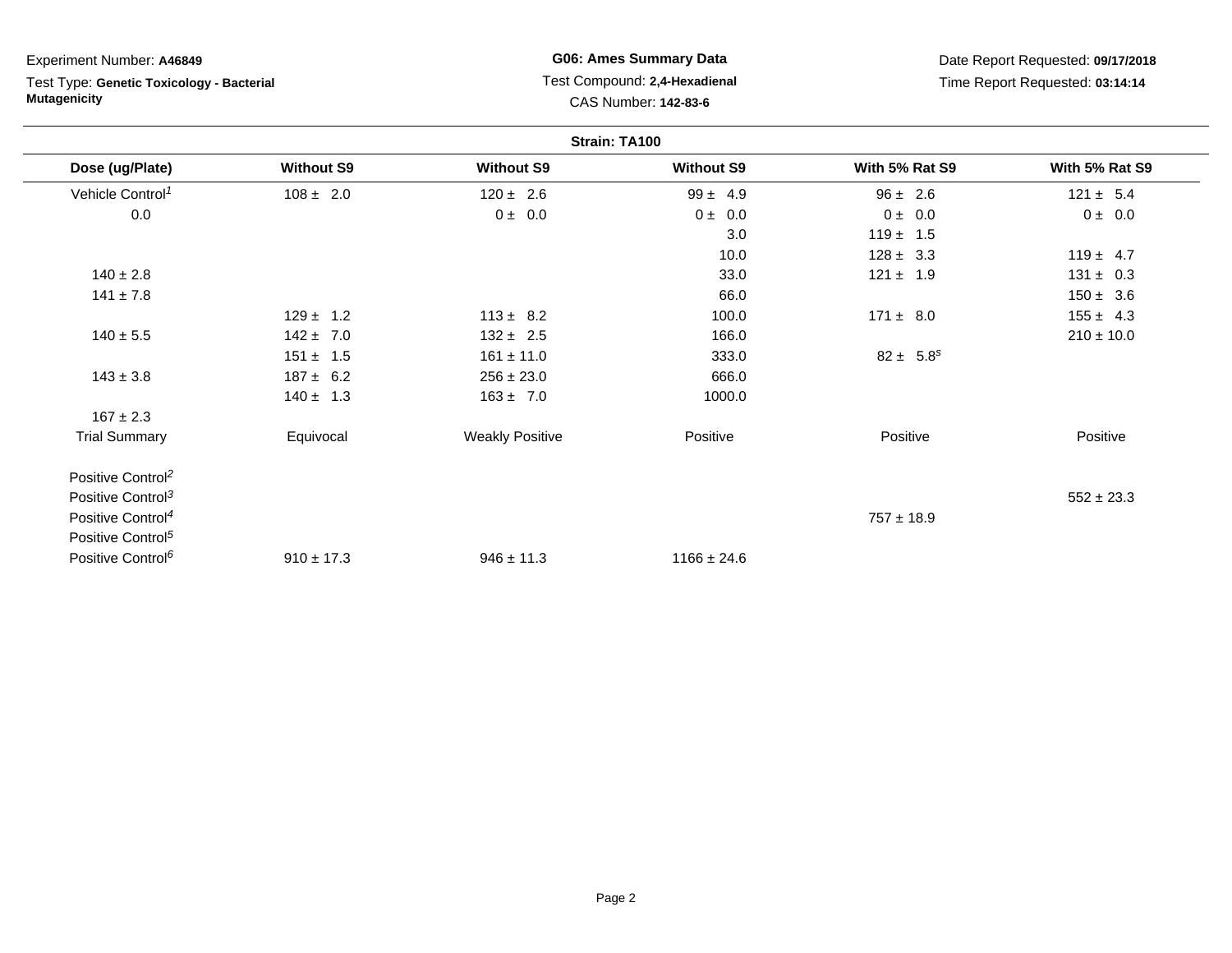Test Type: **Genetic Toxicology - Bacterial Mutagenicity**

## **G06: Ames Summary Data** Test Compound: **2,4-Hexadienal** CAS Number: **142-83-6**

| Strain: TA100                 |                        |                        |                             |                        |                    |
|-------------------------------|------------------------|------------------------|-----------------------------|------------------------|--------------------|
| Dose (ug/Plate)               | <b>With 10% Rat S9</b> | <b>With 30% Rat S9</b> | <b>With 30% Rat S9</b>      | <b>With 30% Rat S9</b> | With 5% Hamster S9 |
| Vehicle Control <sup>1</sup>  | $94 \pm 4.5$           | $145 \pm 5.0$          | $127 \pm 5.2$               | $135 \pm 9.5$          | $92 \pm 6.9$       |
| 0.0                           |                        |                        |                             |                        |                    |
|                               | $114 \pm 0.9$          | $110 \pm 1.9$          |                             |                        | $148 \pm 5.8$      |
| $140 \pm 2.8$                 | $139 \pm 6.2$          | $113 \pm 12.9$         | $157 \pm 5.8$               |                        | $145 \pm 5.7$      |
| $141 \pm 7.8$                 | $143 \pm 5.7$          | $181 \pm 3.8$          | $181 \pm 3.1$               | $153 \pm 2.7$          |                    |
|                               | $162 \pm 3.3$          | $314 \pm 13.2$         | $282 \pm 12.7$              | $209 \pm 9.3$          | $163 \pm 5.0$      |
| $140 \pm 5.5$                 | $248 \pm 10.0$         | $384 \pm 13.4$         | $327 \pm 11.3$              | $246 \pm 10.4$         |                    |
|                               | Toxic                  | Toxic                  | $123 \pm 32.9$ <sup>s</sup> | $364 \pm 8.3$          | $175 \pm 4.8$      |
| $143 \pm 3.8$                 |                        |                        |                             | $229 \pm 31.0^s$       |                    |
|                               |                        |                        |                             |                        | $84 \pm 9.8^s$     |
| $167 \pm 2.3$                 |                        |                        |                             |                        |                    |
| <b>Trial Summary</b>          | Positive               | Negative               | <b>Weakly Positive</b>      | <b>Weakly Positive</b> | Positive           |
| Positive Control <sup>2</sup> |                        |                        |                             |                        |                    |
| Positive Control <sup>3</sup> |                        |                        |                             |                        | $758 \pm 21.1$     |
| Positive Control <sup>4</sup> | $630 \pm 8.5$          |                        |                             |                        |                    |
| Positive Control <sup>5</sup> |                        | $423 \pm 16.8$         | $473 \pm 8.2$               | $544 \pm 17.8$         |                    |
| Positive Control <sup>6</sup> |                        |                        |                             |                        |                    |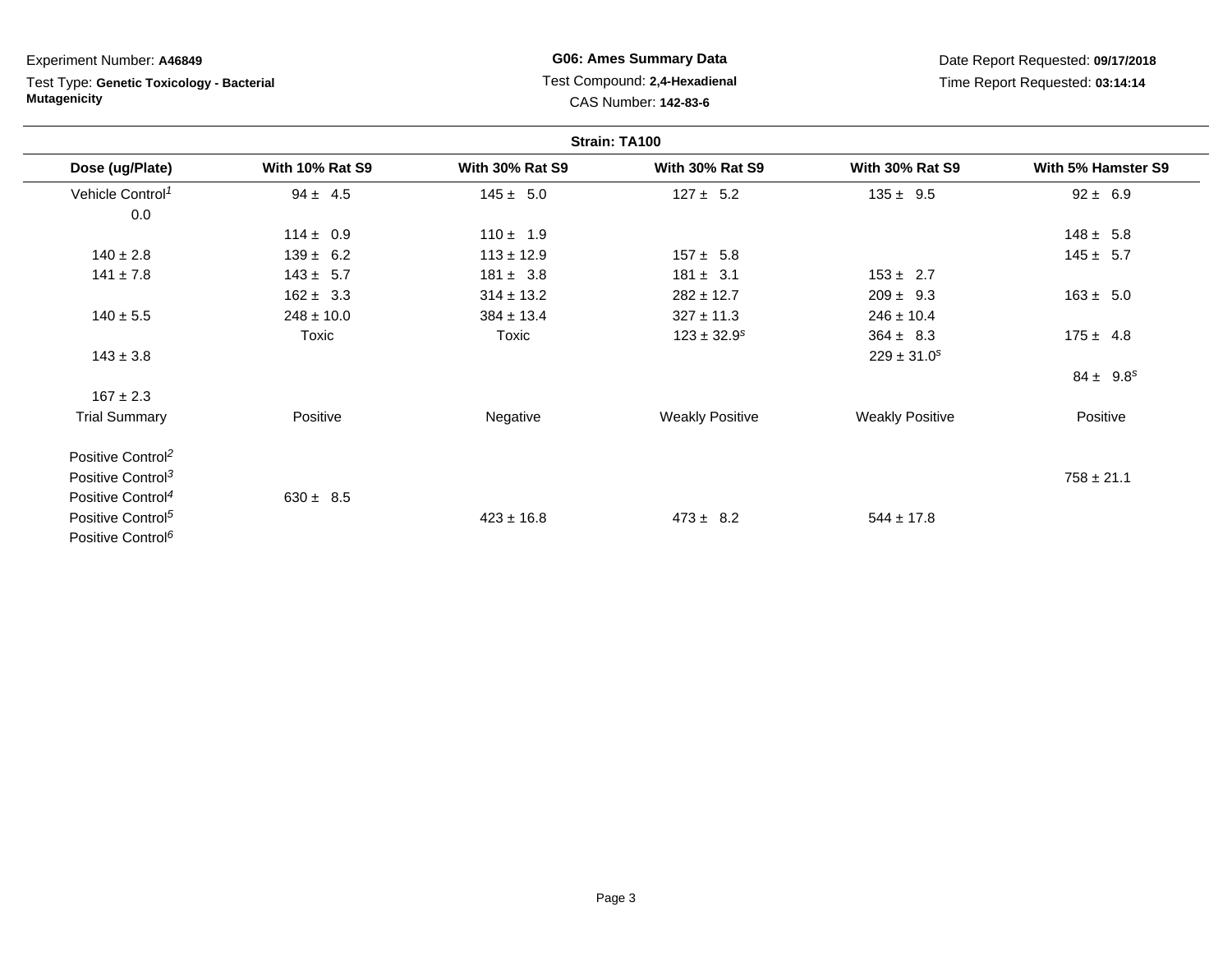# Test Type: **Genetic Toxicology - Bacterial Mutagenicity**

## **G06: Ames Summary Data** Test Compound: **2,4-Hexadienal** CAS Number: **142-83-6**

| Strain: TA100                 |                    |                     |                     |                     |                     |
|-------------------------------|--------------------|---------------------|---------------------|---------------------|---------------------|
| Dose (ug/Plate)               | With 5% Hamster S9 | With 10% Hamster S9 | With 30% Hamster S9 | With 30% Hamster S9 | With 30% Hamster S9 |
| Vehicle Control <sup>1</sup>  | $129 \pm 13.8$     | $128 \pm 1.2$       | $143 \pm 3.6$       | $129 \pm 5.2$       | $102 \pm 5.7$       |
| 0.0                           |                    |                     |                     |                     |                     |
|                               |                    |                     |                     | $126 \pm 8.5$       |                     |
|                               |                    |                     | $119 \pm 7.5$       | $156 \pm 22.6$      |                     |
| $140 \pm 2.8$                 |                    |                     | $125 \pm 2.4$       | $185 \pm 9.5$       |                     |
| $141 \pm 7.8$                 | $136 \pm 6.6$      | $162 \pm 15.0$      | $172 \pm 1.5$       | $248 \pm 6.2$       | $118 \pm 19.3$      |
|                               | $144 \pm 10.0$     | $167 \pm 12.4$      | $251 \pm 11.8$      | $281 \pm 13.2$      | $157 \pm 18.8$      |
| $140 \pm 5.5$                 | $163 \pm 10.7$     | $215 \pm 9.2$       | $195 \pm 16.0$      | $228 \pm 13.5^s$    | $240 \pm 22.5$      |
|                               | $205 \pm 10.9$     | $253 \pm 13.8$      | Toxic               |                     | $290 \pm 14.1$      |
| $143 \pm 3.8$                 | $159 \pm 13.3$     | $136 \pm 5.2$       |                     |                     | Toxic               |
| $167 \pm 2.3$                 |                    |                     |                     |                     |                     |
| <b>Trial Summary</b>          | Positive           | Positive            | Negative            | Equivocal           | Positive            |
| Positive Control <sup>2</sup> | $585 \pm 8.1$      |                     |                     |                     |                     |
| Positive Control <sup>3</sup> |                    | $742 \pm 4.7$       |                     |                     |                     |
| Positive Control <sup>4</sup> |                    |                     | $477 \pm 7.6$       | $525 \pm 13.3$      | $627 \pm 17.9$      |
| Positive Control <sup>5</sup> |                    |                     |                     |                     |                     |
| Positive Control <sup>6</sup> |                    |                     |                     |                     |                     |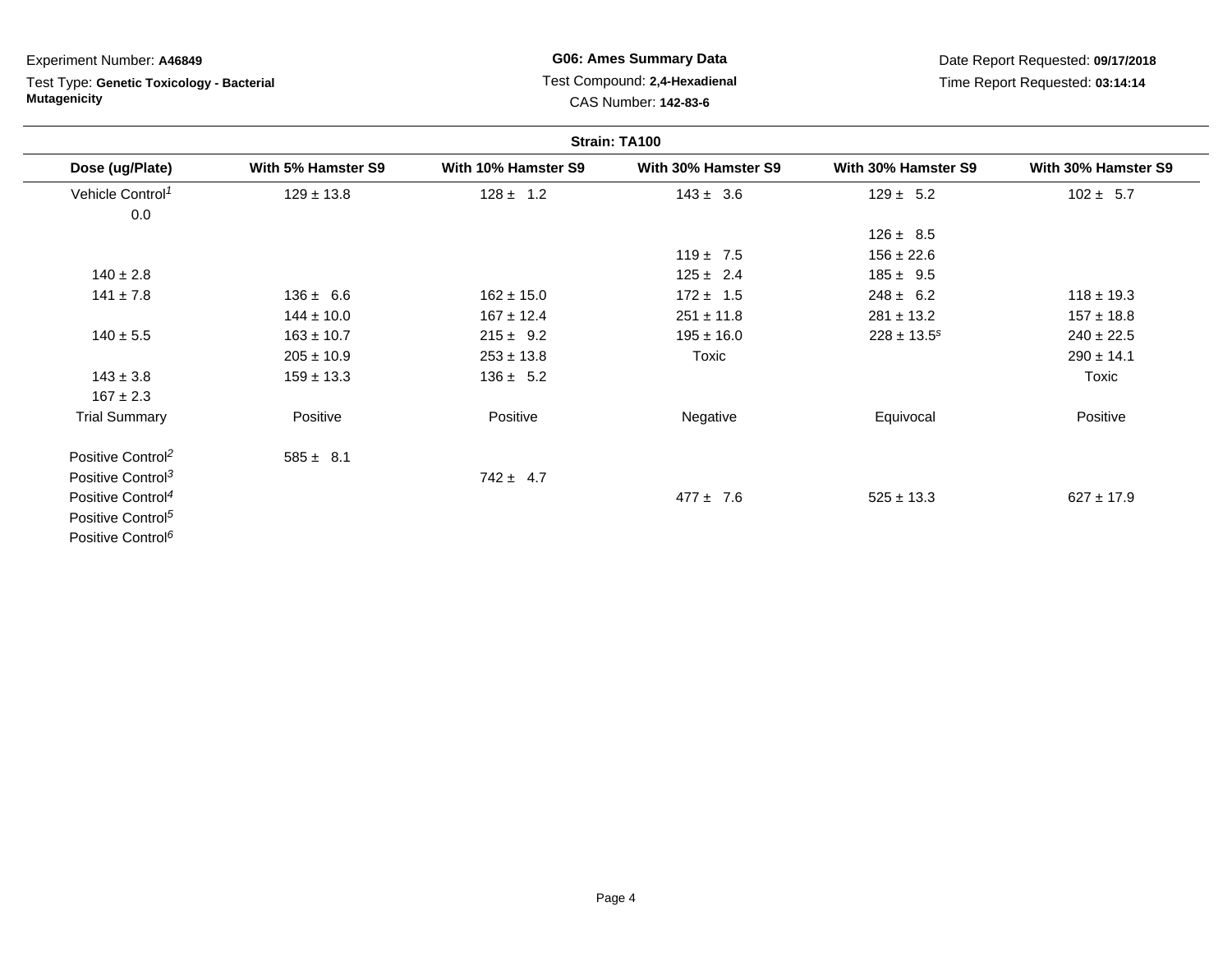Test Type: **Genetic Toxicology - Bacterial Mutagenicity**

**G06: Ames Summary Data** Test Compound: **2,4-Hexadienal** CAS Number: **142-83-6**

|                               | Strain: TA1535    |                        |                     |  |  |  |
|-------------------------------|-------------------|------------------------|---------------------|--|--|--|
| Dose (ug/Plate)               | <b>Without S9</b> | <b>With 30% Rat S9</b> | With 30% Hamster S9 |  |  |  |
| Vehicle Control <sup>1</sup>  | $10 \pm 0.9$      | $10 \pm 1.2$           | $11 \pm 0.9$        |  |  |  |
| 10.0                          | $12 \pm 0.0$      |                        |                     |  |  |  |
| 33.0                          | $10 \pm 1.2$      |                        |                     |  |  |  |
| 66.0                          | $11 \pm 2.0$      | $10 \pm 0.9$           | $11 \pm 0.9$        |  |  |  |
| 100.0                         | $11 \pm 0.7$      | $10 \pm 0.9$           | $9 \pm 0.6$         |  |  |  |
| 166.0                         | $11 \pm 0.9$      | $11 \pm 1.5$           | $9 \pm 0.3$         |  |  |  |
| 333.0                         |                   | $12 \pm 2.2$           | $10 \pm 1.2$        |  |  |  |
| 666.0                         |                   | $12 \pm 3.7$           | $9 \pm 0.6$         |  |  |  |
| <b>Trial Summary</b>          | Negative          | Negative               | Negative            |  |  |  |
| Positive Control <sup>6</sup> | $825 \pm 18.3$    |                        |                     |  |  |  |
| Positive Control <sup>5</sup> |                   |                        | $202 \pm 12.1$      |  |  |  |
| Positive Control <sup>7</sup> |                   | $152 \pm 14.5$         |                     |  |  |  |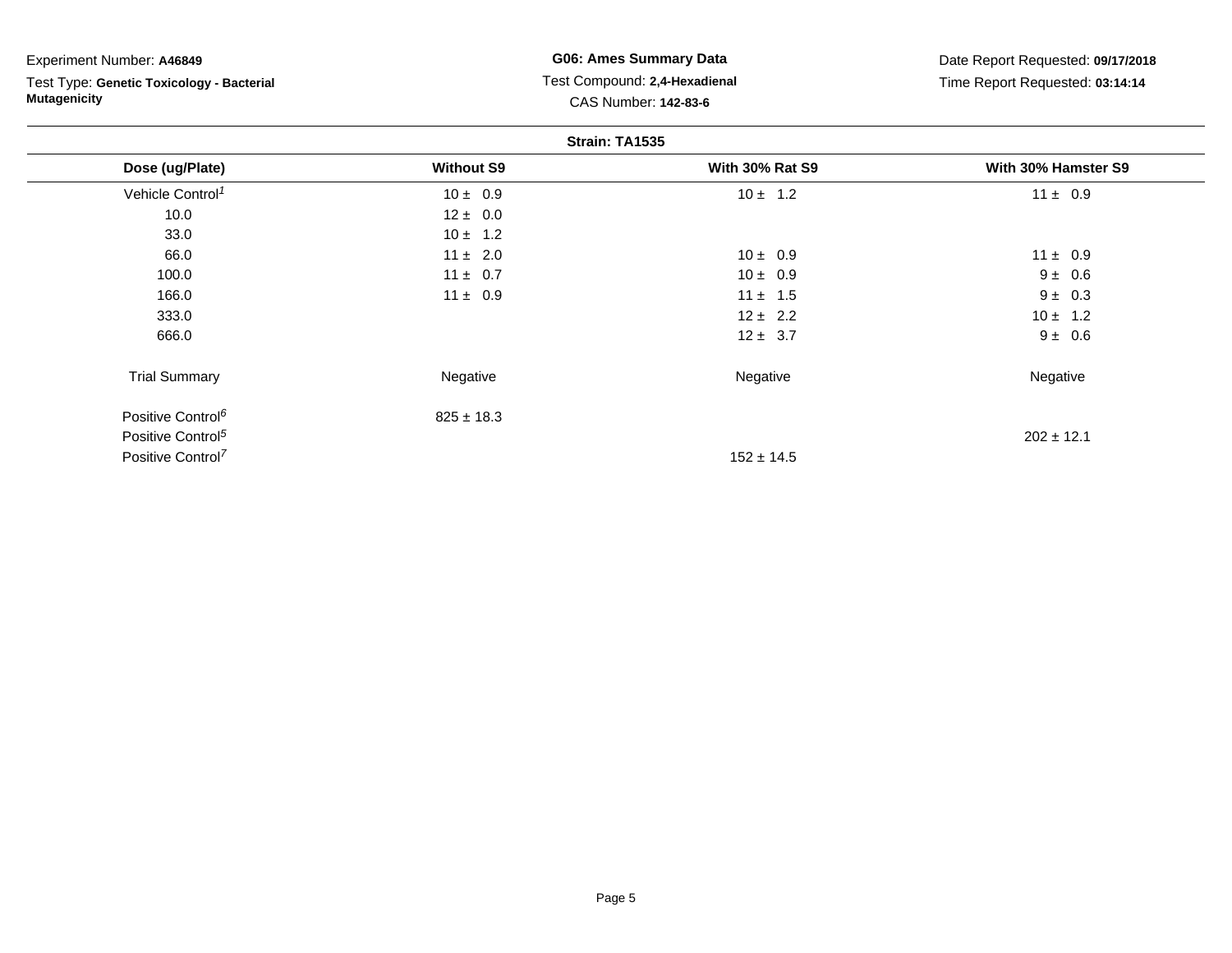Test Type: **Genetic Toxicology - Bacterial Mutagenicity**

**G06: Ames Summary Data** Test Compound: **2,4-Hexadienal** CAS Number: **142-83-6**

|                               | <b>Strain: TA98</b> |                        |                     |  |  |
|-------------------------------|---------------------|------------------------|---------------------|--|--|
| Dose (ug/Plate)               | <b>Without S9</b>   | <b>With 30% Rat S9</b> | With 30% Hamster S9 |  |  |
| Vehicle Control <sup>1</sup>  | $15 \pm 1.8$        | $24 \pm 1.5$           | $17 \pm 1.2$        |  |  |
| 3.0                           | $20 \pm 4.2$        |                        |                     |  |  |
| 10.0                          | $16 \pm 1.2$        | $25 \pm 1.2$           | $19 \pm 3.5$        |  |  |
| 33.0                          | $21 \pm 1.7$        | $29 \pm 3.8$           | $20 \pm 5.4$        |  |  |
| 100.0                         | $23 \pm 1.5$        | $29 \pm 2.9$           | $15 \pm 1.5$        |  |  |
| 333.0                         | $2 \pm 1.7^{x}$     | $30 \pm 2.3$           | $18 \pm 0.3$        |  |  |
| 1000.0                        |                     | $19 \pm 5.5$           | $11 \pm 0.9$        |  |  |
| <b>Trial Summary</b>          | Negative            | Negative               | Negative            |  |  |
| Positive Control <sup>4</sup> |                     |                        | $356 \pm 8.0$       |  |  |
| Positive Control <sup>8</sup> | $456 \pm 17.3$      |                        |                     |  |  |
| Positive Control <sup>5</sup> |                     | $312 \pm 8.1$          |                     |  |  |